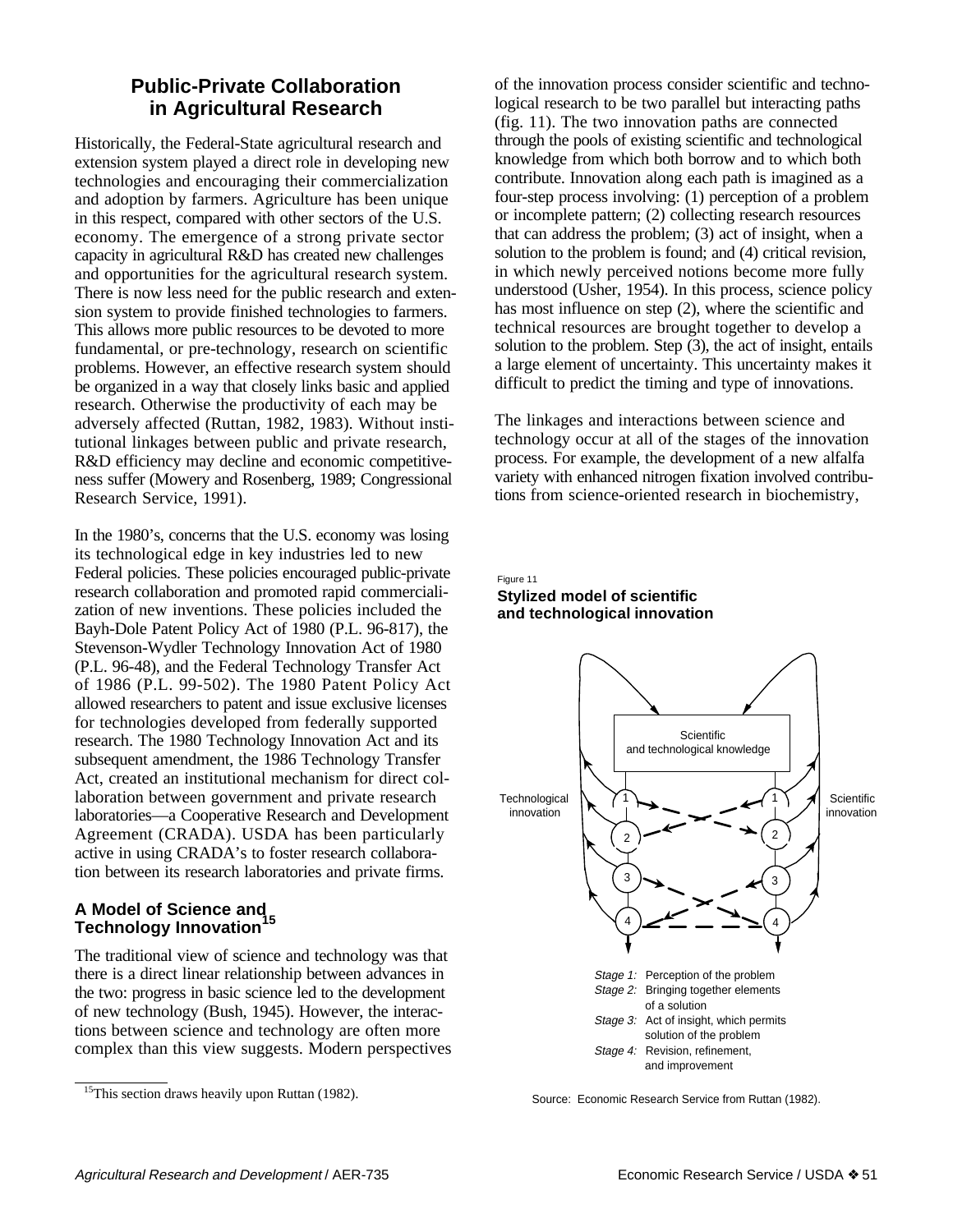#### Figure 12

## **Science and technology breakthroughs in nitrogen fixation of a new alfalfa variety**



Source: Economic Research Service adapted from Heichel, 1987.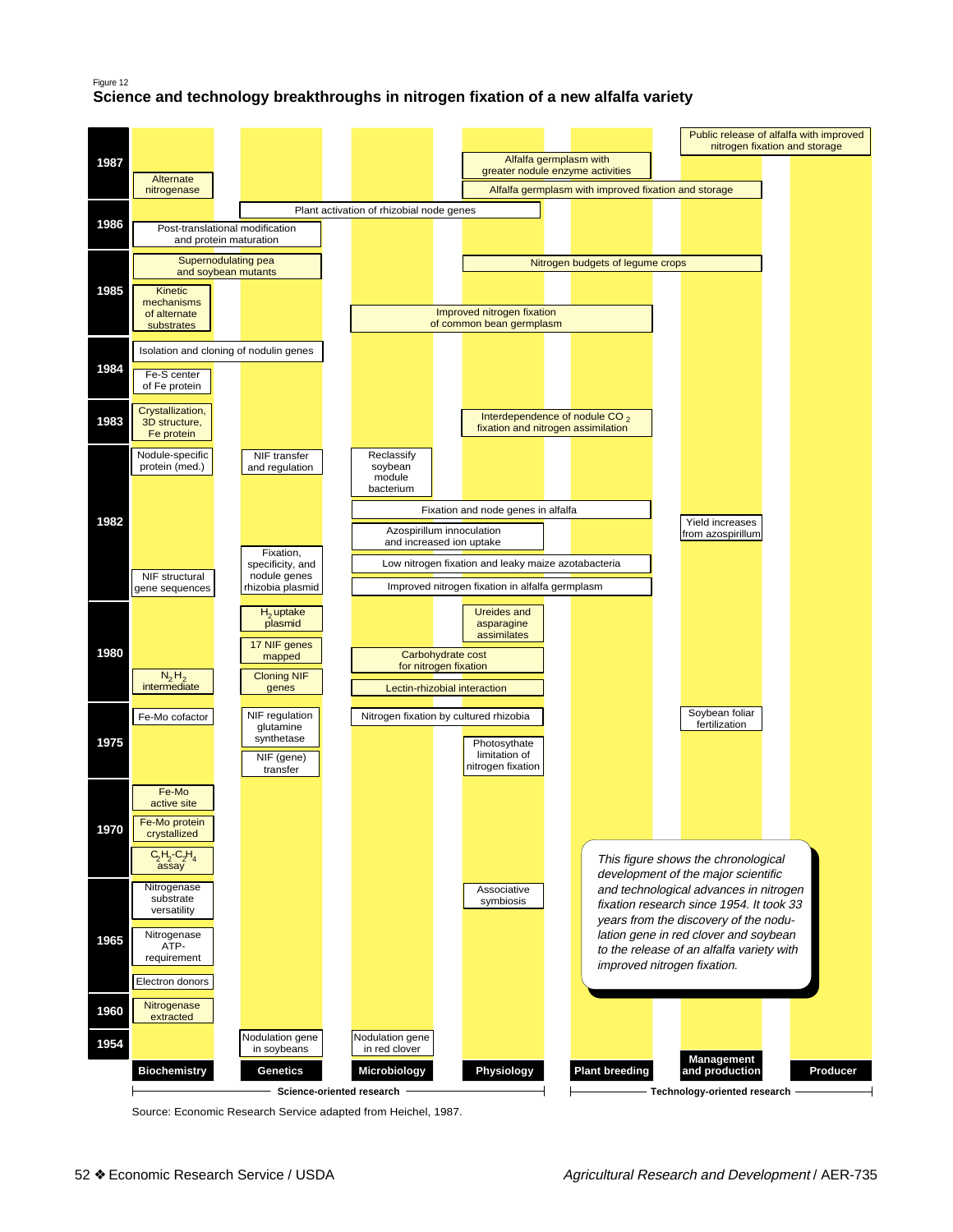genetics, microbiology, and plant physiology together with technology-oriented research in plant breeding and farm management (fig. 12). It took more than 30 years from the time science-oriented research identified the nodulation genes until technology-oriented research led to the release of the first alfalfa variety with enhanced nitrogen fixation. The effort relied on both disciplinary and cross-disciplinary research and interaction among scientists at several research institutions (Heichel, 1987).

Sometimes, a single individual or research team may occupy a leading position in advancing knowledge along both scientific and technical paths. In 1870, Louis Pasteur invented the modern science of bacteriology while he was trying to solve some practical problems involving wine fermentation and putrefaction. Commonly, however, leadership along each path proceeds at separate institutions and institutional partnerships are critical for success. In the 1920's, George Schull of the Carnegie Institute and Donald Jones of the Connecticut agricultural experiment station combined efforts. This led to the theory of hybrid vigor and the invention of the doublecross method of hybrid seed production. Presently, the close relationship between scientific (molecular genetics) and technological (genetic engineering) advances in biotechnology is also evident (Ruttan, 1982).

Effective institutional linkages between public and private research laboratories can increase the flow of both scienceoriented and technology-oriented knowledge across the system. Private agricultural research is often more technology-oriented compared with public research. More than 40 percent of private agricultural R&D is for development research, compared with only 7 percent of public agricultural research. On the other hand, basic research is largely the responsibility of the public sector. Firms classify only about 15 percent of their agricultural research expenditures as basic research, compared with 47 percent of public agricultural research (table 18). The synergies between basic research and applied R&D suggest that effective linkages between public and private research laboratories can increase the productivity of both parts of the system.

## **Public-Private Cooperation in Plant Breeding**

Plant variety development is an area where there has been considerable discussion about the appropriate roles of public and private research (Ruttan, 1982; Knudson, 1990). Historically, the public sector was the dominant supplier of new varieties for field crops, while the private sector was the main source of new varieties for home garden and horticultural crops (Ruttan, 1982). For field crops, public sector plant breeders supplied foundation seed to private seed companies for multiplication and distribution to farmers. States enacted seed-certification

#### **Table 18—Shares of agricultural research expenditures devoted to basic, applied, and developmental research**

|                          | Type of research   |                      |                            |  |  |  |
|--------------------------|--------------------|----------------------|----------------------------|--|--|--|
| Source                   | Basic <sup>1</sup> | Applied <sup>2</sup> | Developmental <sup>3</sup> |  |  |  |
| <b>Public</b><br>Private | 47.3<br>15.0       | 45.4<br>43.5         | 7.3<br>41.5                |  |  |  |

<sup>1</sup>Basic research is conducted to determine the basic cause or mechanism of why certain results are obtained. <sup>2</sup>Applied research develops knowledge or information directly relevant to technology, to product development, or to market possibilities. 3 Developmental research generates a new or improved technology or product; supports market testing and introduction; maintains product performance and quality; or meets regulatory requirements.

Sources: Compiled by Economic Research Service. Public research data are for 1992 and from Inventory of Agricultural Research, USDA, 1993; private research data are for 1984 and from Crosby, Eddleman, Kalton, Ruttan, and Wilcke, 1985.

programs to ensure that distributed seed was of appropriate quality. This pattern began to change in the 1930's when economical methods of producing hybrid corn became available. Hybrid seed technology offered a natural way to protect private investments in varietal improvement since farmers need to repurchase hybrid seed each season. The passage of the 1970 PVPA strengthened economic incentives for private research on nonhybrid crops as did *Ex parte Hibberd* in 1985.

The private sector is now making significant investments in plant breeding for most agricultural commodities. Between 1982 and 1989, there were significant increases in private plant breeding for corn, vegetables, soybeans, alfalfa, sugar beets, and canola (table 19). Both the number of companies and scientists engaged in breeding programs increased for these crops. Investments in wheat, sorghum, rice, and peanut breeding were stagnant over this period. While estimated nominal expenditures for these crops rose, the number of companies conducting wheat and sorghum breeding fell significantly and the number of breeders remained about the same. For cotton, sunflowers, safflower, and other small grains (oats, barley, rye, and triticale), privatesector investments in breeding declined. These adjustments reflect changing perceptions in the seed industry concerning the profit potential of its research investments. These perceptions are based on expectations about future growth in seed sales, the ability to protect intellectual property, and technological opportunities in biotechnology and plant breeding.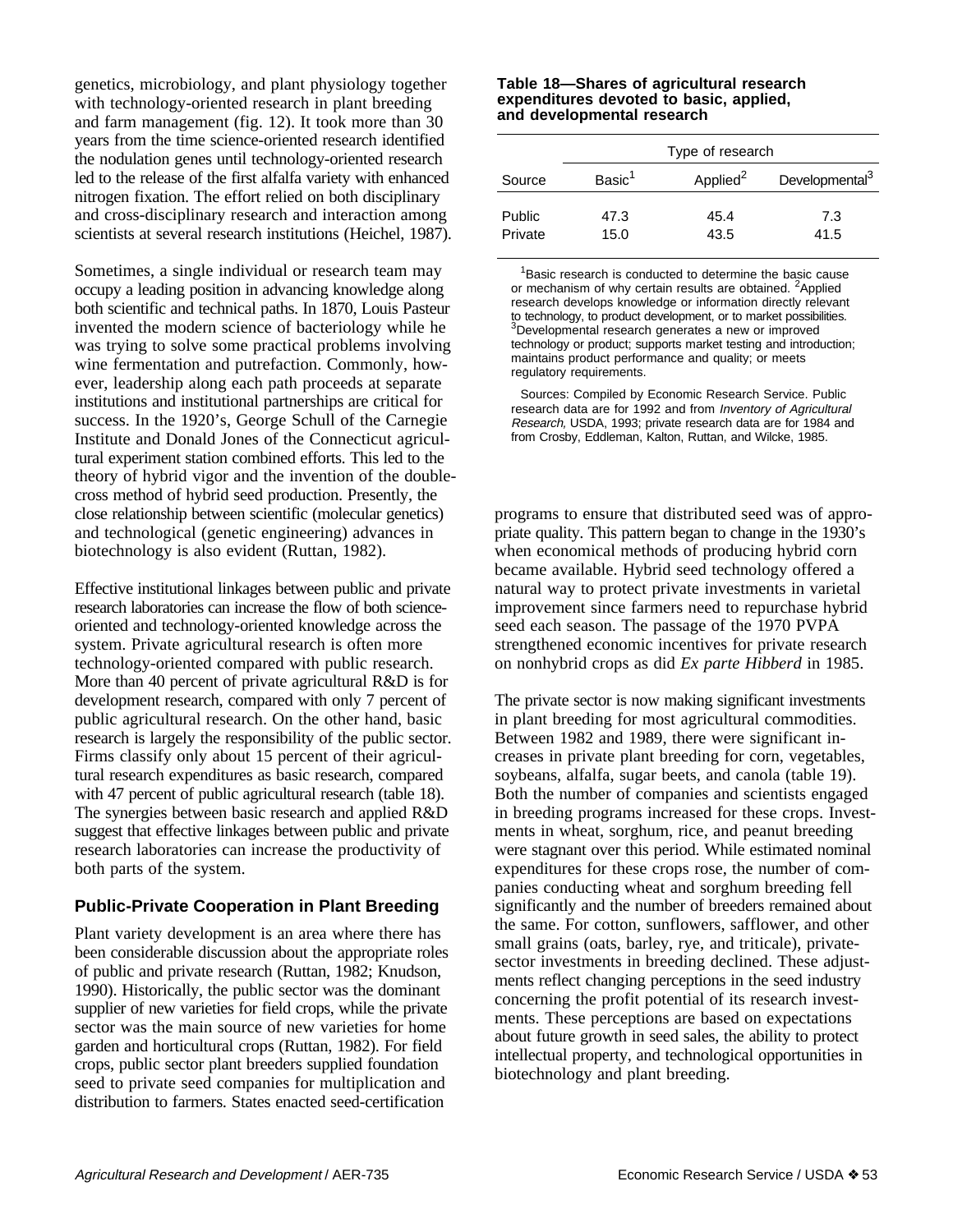|                                  | Companies      |                | Ph.D. breeders          |                     | Expenditures <sup>1</sup> |       |
|----------------------------------|----------------|----------------|-------------------------|---------------------|---------------------------|-------|
| Crop                             | 1982           | 1989           | 1982                    | 1989                | 1982                      | 1989  |
|                                  |                | Number -       |                         | Million dollars - - |                           |       |
| Corn                             | 66             | 75             | 155                     | 257                 | 43.8                      | 112.9 |
| Vegetables                       | 44             | 37             | 96                      | 108                 | 24.7                      | 53.6  |
| Soybeans                         | 26             | 34             | 36                      | 60                  | 9.1                       | 24.9  |
| Wheat                            | 21             | 11             | 23                      | 25                  | 6.7                       | 13.5  |
| Alfalfa/forage legumes           | 14             | 16             | 23                      | 28                  | 5.9                       | 13.3  |
| Sorghum                          | 21             | 15             | 22                      | 23                  | 6.3                       | 12.6  |
| Sugar beets                      | 5              | 10             | 14                      | 22                  | 1.7                       | 9.8   |
| Turf grass                       | 8              | 16             | 9                       | 8                   | 1.7                       | 5.9   |
| Flowers/ornamentals              | 9              | 9              | 5                       | 8                   | 1.9                       | 5.9   |
| Sunflowers                       | 16             | 9              | 15                      | 7                   | 4.1                       | 4.8   |
| Cotton                           | 13             | 11             | 17                      | 11                  | 4.6                       | 4.6   |
| Rice                             | 5              | 4              | 7                       | 9                   | 1.4                       | 3.7   |
| Canola                           | 0              | 6              | 0                       | $\overline{4}$      | 0.0                       | 2.4   |
| Oats, barley, rye, and triticale | 11             | 6              | $\overline{7}$          | 5                   | 1.5                       | 2.3   |
| Forage grasses                   | 5              | 8              | $\overline{\mathbf{c}}$ | $\overline{c}$      | 0.8                       | 0.8   |
| Peanuts                          | 0              |                | 0                       |                     | 0.0                       | 0.5   |
| Safflower                        | 3              | 2              | $\overline{c}$          |                     | 0.4                       | 0.4   |
| Fruits                           | $\overline{2}$ | $\overline{c}$ | $\Omega$                | $\Omega$            | 0.5                       | 0.1   |
| Total $^2$                       | n.a.           | n.a.           | 434                     | 580                 | 115.0                     | 272.0 |

### **Table 19—Private plant breeding in the United States, 1982 and 1989**

n.a. = Not available.

<sup>1</sup>Kalton, Richardson, and Frey (1989) only report an estimate of total expenditures for plant breeding. To compute expenditures for individual commodities, total breeding expenditure was multiplied by the proportion of all scientific full-time equivalents working on each crop. A weight of 1.0, 0.7, and 0.5 was given to each Ph.D., M.S., and B.A. scientist-year, respectively, to compute the proportions (see<br>Kalton, Richardson, and Frey (1989) for complete data on scientist-years). <sup>2</sup>May no companies participating in plant breeding cannot be inferred from this table since one company may breed many crops.

Source: Economic Research Service derived from Kalton, Richardson, and Frey, 1989. Private breeding for fruits and flowers is likely to be underestimated because breeding by individuals is not included.

The emergence of strong private breeding programs for some crops has affected the role and emphasis of public agricultural research. For hybrid corn, where the private sector can appropriate a large share of the gains from plant breeding, seed companies have invested heavily. By 1989, private seed companies accounted for more than 70 percent of total expenditures on varietal improvement for corn (fig. 13). Public sector programs moved to more pre-technology research, such as corn genetics and enhancing the germplasm pool used by private breeders (Ruttan, 1982). The Genetic Enhancement for Maize (GEM) initiative has established institutional linkages between public and private research in corn breeding. GEM is a consortium of Federal, State, and private seed companies designed to identify and introduce important new traits into the corn germplasm pool used to develop new varieties. The principal goal of the consortium is to screen and adapt exotic germplasm for use in corn breeding. Under the terms of GEM, the participants agree to share information and varietal crosses from exotic germplasm with other members. More than 20 private seed companies are participating in the consortium (Shands, 1995).

Since the late 1960's, private breeding in nonhybrid seed has increased significantly. In 1960, nearly all new varieties of soybeans came from public sector breeding programs (Huffman and Evenson, 1993). Private soybean breeding grew rapidly following the passage of the Plant Variety Protection Act in 1970. By 1990, the private sector had become the dominant source of soybean varieties, although it still provided only about 30 percent of total soybean-breeding expenditures. For small grains (wheat, rice, barley, oats, rye, and triticale), the public sector continues to be the most important source of new varieties. Much of the growth that occurred in private breeding for small grains in the late 1960's and 1970's was for hybrid wheat research. Hybrid wheat proved to have only limited commercial viability. As a result, many companies ended or reduced their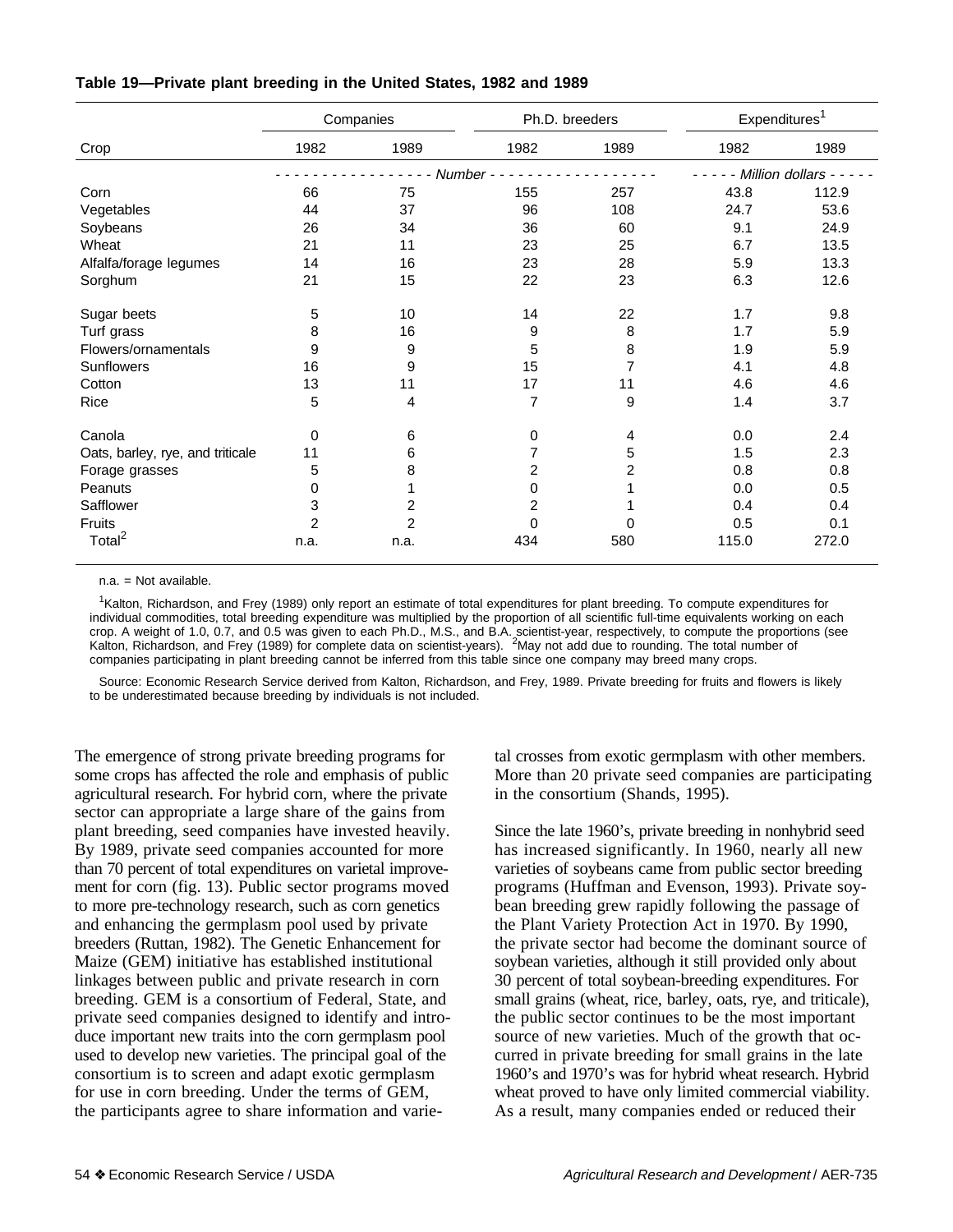#### Figure 13 **Public and private spending on plant breeding**

Million 1994 dollars



 Sources: Economic Research Service. Data for 1960-84 derived from Huffman and Evenson (1993); data for 1989 private research spending derived from Kalton, Richardson, and Frey (1989); and public research data derived from USDA, Inventory of Agricultural Research.

wheat improvement programs. Therefore, public wheat breeding continues to be an important source of finished varieties for farmers (Knudson and Ruttan, 1988; Knudson, 1990; Pray, Knudson, and Masse, 1993). Between 1975 and 1984, the share of private plant breeding for small grains fell from 20 percent to 15 percent of the total (fig. 13). While the overall capacity of the private sector to supply improved crop varieties has increased, it still may not be sufficient to maintain yield growth for several important field crops. The private sector continues to rely heavily on the public sector for pre-technology research.

Public support of research is justified when research is socially valuable but not profitable for private firms

(the benefits are not appropriable). Fundamental research on improved breeding methods and the development of elite germplasm are areas that meet this criterion for investment by the public sector. For some crops, such as small grains, there appears to be no adequate incentive for the private sector to invest sufficiently in plant breeding. This is because private companies are unable to capture enough of the economic benefits from improved varieties. The 1994 amendments to the Plant Variety Protection Act may increase private sector research incentives for these crops. New advances in biotechnology breeding methods or hybrid seed technology would also encourage more private research by expanding market opportunities. Another reason for the public sector to maintain some capacity in applied plant breeding is to support its graduate education programs (Ruttan, 1982). Even with the growth in private sector plant breeding, universities will continue to be the main suppliers of scientific and technical staff to these companies. A continued presence by the public sector in applied research can also enhance market competition (Ruttan, 1982; Kloppenburg, 1988). If too few firms dominate the seed industry, lack of competition could result in reduced innovation. However, competition from the public sector can undermine the economic incentives provided by intellectual property rights. Currently there is little evidence to suggest a lack of competition among private seed companies (Butler and Marion, 1985). The role of the public sector in applied plant breeding needs to be periodically re-evaluated in light of developments in the private sector.

### **CRADA's: Public-Private Collaboration in Research**

Federal technology-transfer policy was given new impetus with the passage of the 1980 Stevenson-Wydler Technology Innovation Act and its 1986 amendment, the Federal Technology Transfer Act. These acts mandated that Federal research agencies should pursue technology-transfer activities with private firms. The 1986 Act established a mechanism, CRADA's, through which Federal and non-Federal researchers could collaborate. Before these acts, each Federal agency had its own method for disseminating technological innovations. The acts both mandated the "full use of the Nation's Federal investment in research and development" as well as provided an institutional structure to ease this transfer.

The 1986 Technology Transfer Act permitted Federal laboratories to enter into CRADA's with universities, private companies, non-Federal government entities, and others. A principal objective of a CRADA is to link the fundamental, or pre-technology, research capacity of Federal laboratories with the commercial research and marketing expertise of the private sector. Under a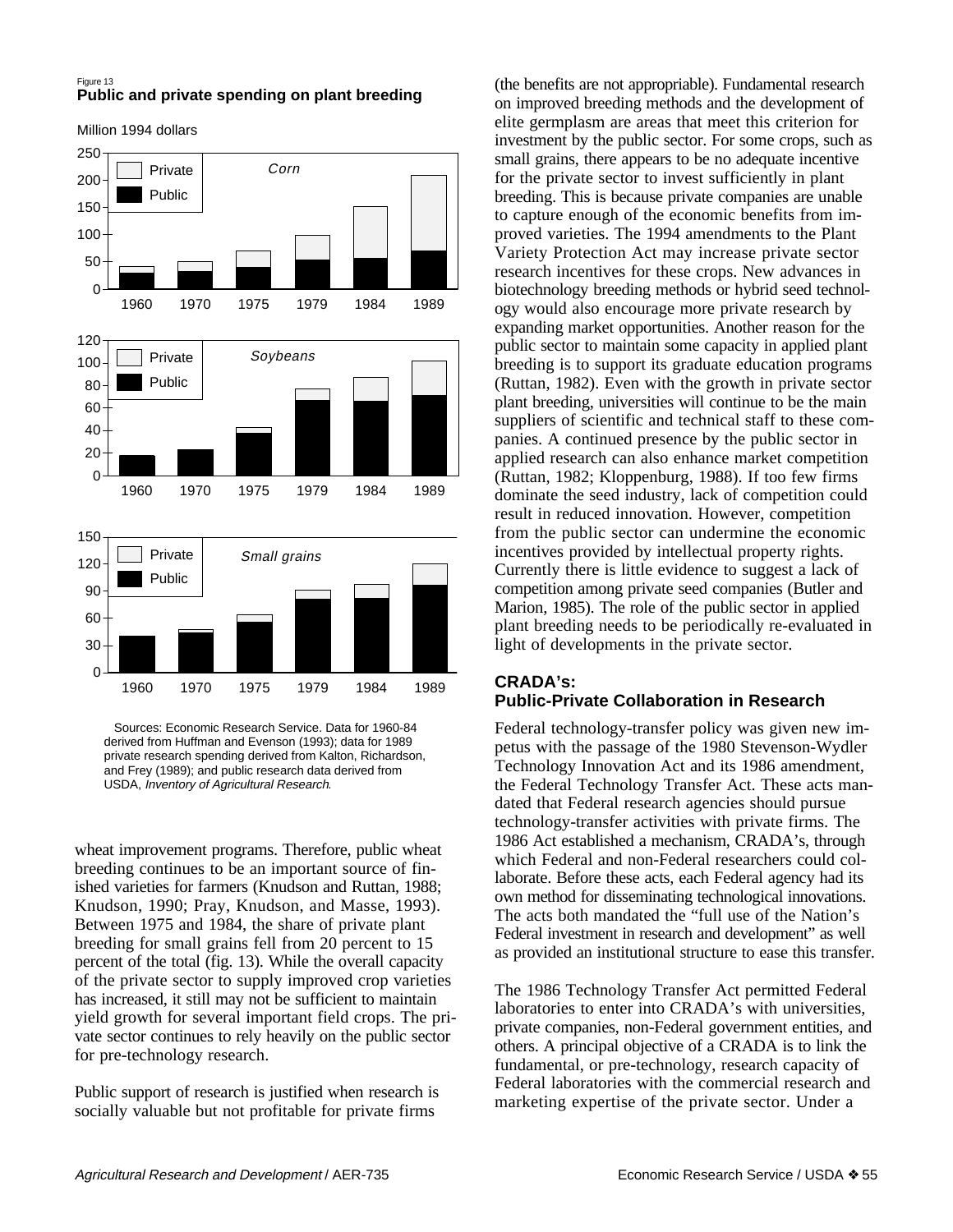CRADA, a Federal laboratory may provide personnel, equipment, and laboratory privileges. While the Federal agency cannot provide Federal funds to a cooperating institution, the collaborator may contribute funds directly to a Federal laboratory. The act also established rules regarding the ownership of inventions developed through CRADA's. The cooperating institution receives the right of first refusal to any joint discoveries and may be given exclusive access to data obtained in the research.

CRADA activity at USDA has increased rapidly since the program was first instituted in 1987. Between 1987 and 1995, USDA entered into over 500 CRADA's with private firms. In 1995, USDA had 227 active CRADA's with private companies, involving \$61 million of public and private research resources in 1994 (table 20). CRADA's have been particularly important in seeking to develop new industrial uses for agricultural commodities (Glaser and Beach, 1993). USDA also received \$1.6 million from patent licenses in 1995.

The role of CRADA's in furthering technological development can be illustrated with a brief case study of the development of the anticancer drug taxol.<sup>16</sup> Taxol is derived from the bark of the Pacific yew, which is a slow-growing relatively rare tree. Pacific yew bark was first collected in 1961. USDA collected samples as part of an interagency agreement with the National Cancer Institute (NCI) to search for anticancer agents. The active ingredient in taxol was isolated in 1971 but never patented. After revisiting taxol in the 1980's, the NCI decided that the substance was a promising drug and should be commercialized. Through a competitive bidding process, NCI signed a CRADA with the Bristol-Myers Squibb (Bristol) pharmaceutical company. The CRADA specified that NCI would give Bristol exclusive access to its clinical data.<sup>17</sup> Meanwhile, Bristol would give NCI taxol samples for trials and seek regulatory approval from the FDA for commercialization. Shortly after that, Bristol entered an agreement with the USDA and the U.S. Department of the Interior for exclusive rights to harvest Pacific yew trees on Federal lands. In exchange, Bristol would conduct research on alternative sources of the derivative for taxol and the environmental effects of harvesting the Pacific yew. In 1992, the FDA approved taxol for the treatment of ovarian cancer.

The NCI-Bristol CRADA provided a framework to link and coordinate an extensive array of cooperative research

### **Table 20—USDA technology transfer activities**

| Year | Patents<br>awarded | Patent<br>license<br>rovalties | Active<br>CRADA's <sup>1</sup> | Value of<br>CRADA's <sup>2</sup> |
|------|--------------------|--------------------------------|--------------------------------|----------------------------------|
|      | Number             | Million<br>dollars             | Number                         | Million<br>dollars               |
| 1987 | 34                 | .09                            | 9                              | 1.6                              |
| 1988 | 28                 | .10                            | 48                             | 8.7                              |
| 1989 | 47                 | .42                            | 86                             | 15.6                             |
| 1990 | 42                 | .57                            | 104                            | 18.9                             |
| 1991 | 57                 | .83                            | 139                            | 25.6                             |
| 1992 | 56                 | 1.04                           | 160                            | 30.0                             |
| 1993 | 57                 | 1.48                           | 185                            | 34.0                             |
| 1994 | 40                 | 1.43                           | 212                            | 61.3                             |
| 1995 | 38                 | 1.60                           | 227                            | n.a.                             |

n.a. = Not available.

<sup>1</sup> Cooperative Research and Development Agreements. <sup>2</sup>Includes the value of USDA and private sector resources committed to CRADA's.

Source: Economic Research Service compiled from Office of Technology Transfer data, U.S. Department of Agriculture.

contracts. Bristol entered a complex set of research agreements with other public and private entities. These parallel research projects generated substantial basic scientific and technical information about taxol and enabled Bristol to access imperfectly tradeable assets, such as human capital. Bristol could use the expertise of universities and other firms without making longterm employment agreements. This was particularly important for university scientists who were willing to receive financial support from Bristol but wished to remain in academia.

A particular concern of the Federal government was the management of the Pacific yew tree, a relatively scarce natural resource. The NCI pursued several alternative technologies for synthesizing taxol by other means. USDA, for example, patented and licensed a means of producing taxol from tissue culture. This technology along with other new technologies have been successful at reducing the pressure on Pacific yew trees as the source for taxol. Bristol no longer harvests Pacific yews from public lands.

Access to exclusive information and data gave Bristol a substantial head start in the development of taxol and taxol-like drugs. This significantly reduced financial risks for Bristol and led to the rapid commercialization of the taxol drug. However, it also created potentially significant barriers to entry by rival firms. To enhance market competition and public access to taxol, NCI

<sup>&</sup>lt;sup>16</sup>This section is based on Day and Frisvold (1993).

<sup>&</sup>lt;sup>17</sup>Amendments to the Technology Transfer Act were made in 1989 which exempted CRADA's from the requirements of the Freedom of Information Act for up to 5 years for Federally generated data and information.